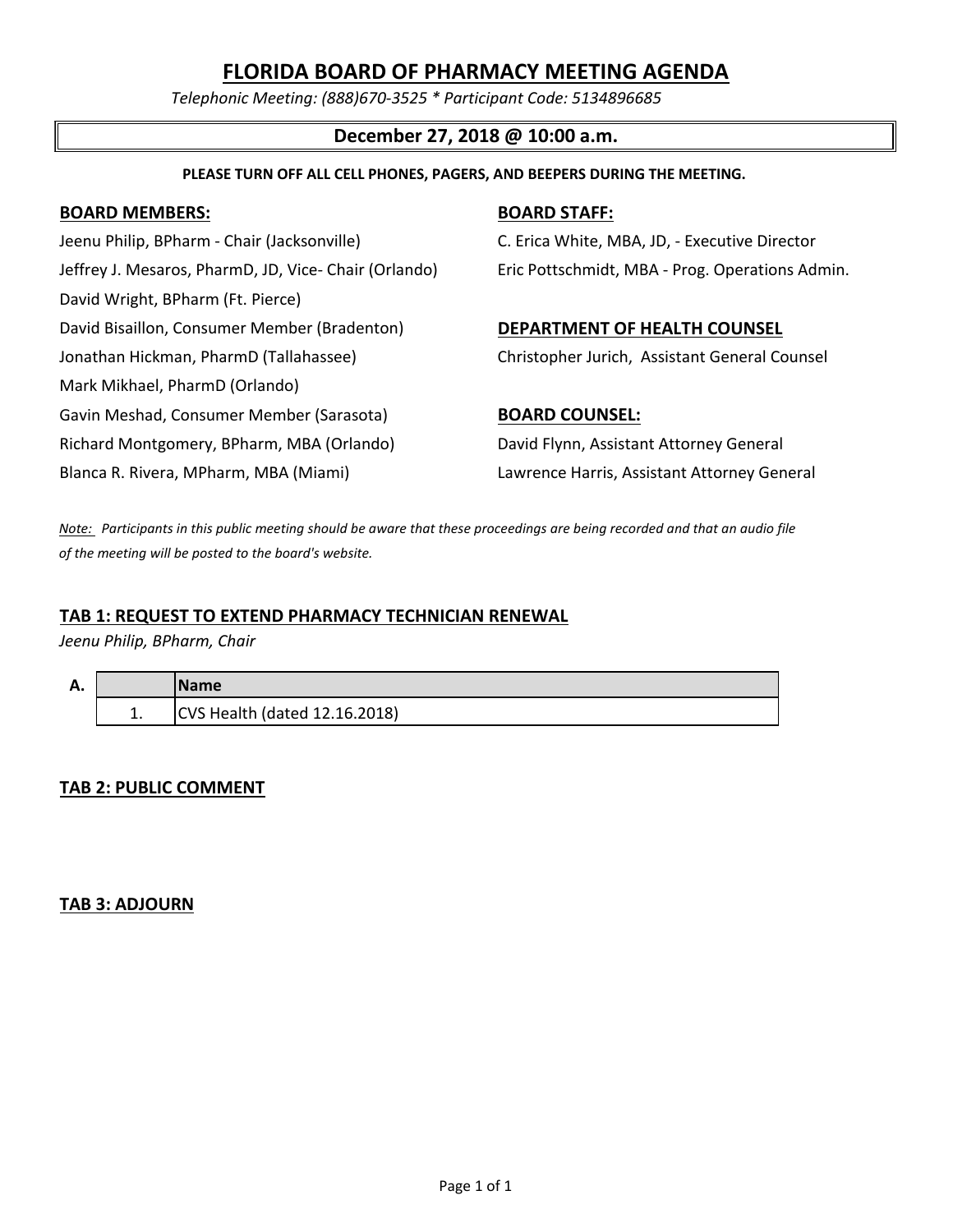## **White, Erica**

| From:    | Paul, Lauren N. <lauren.paul@cvshealth.com></lauren.paul@cvshealth.com>            |
|----------|------------------------------------------------------------------------------------|
| Sent:    | Sunday, December 16, 2018 5:15 PM                                                  |
| To:      | White, Erica                                                                       |
| Cc:      | Rocchio, John N.                                                                   |
| Subject: | CVS Health Registered Pharmacy Technicians - Will not be able to renew by 12/31/18 |

Good Afternoon Executive Director White,

As discussed last Wednesday, below is a list of the Registered Pharmacy Technicians that will not be able to renew by 12/31/2018 due to hardship brought about by Hurricane Michael. They anticipate they will be able to renew in late January/early February.

If you have any questions, please reach out to John Rocchio, who is copied on this email, as he is covering during my maternity leave. Thank you in advance for the assistance with these colleagues and I will see you in April.

|                   |                   |                                       | License        |
|-------------------|-------------------|---------------------------------------|----------------|
| <b>First Name</b> | Last Name         | License Type                          | No.            |
| <b>CHRISTEL</b>   | <b>BOYETT</b>     | Registered Pharmacy Technician        | RPT45519       |
| <b>ALISHA</b>     | <b>THATCHER</b>   | Registered Pharmacy Technician        | RPT56921       |
| <b>TERESA</b>     | <b>WELCH</b>      | Registered Pharmacy Technician        | RPT55599       |
| <b>FANTELINE</b>  | <b>ROBERSON</b>   | Registered Pharmacy Technician        | RPT49500       |
| <b>JAMES</b>      | <b>THOMPSON</b>   | Registered Pharmacy Technician        | RPT44089       |
| <b>MAXX</b>       | <b>HARRELL</b>    | Registered Pharmacy Technician        | RPT77744       |
| <b>KATRINA</b>    | <b>TURNER</b>     | Registered Pharmacy Technician        | RPT40160       |
| <b>RYAN</b>       | <b>REED</b>       | Registered Pharmacy Technician        | RPT78251       |
| <b>HEATHER</b>    | <b>GRIFFITH</b>   | Registered Pharmacy Technician        | RPT79527       |
| <b>MICHELLE</b>   | <b>MINCEY</b>     | Registered Pharmacy Technician        | RPT77513       |
| <b>JONI</b>       | <b>GOODMAN</b>    | Registered Pharmacy Technician        | RPT56179       |
| <b>KEGAN</b>      | <b>WEINS</b>      | Registered Pharmacy Technician        | RPT77547       |
| <b>RICHARD</b>    | <b>BYRNES JR</b>  | <b>Registered Pharmacy Technician</b> | RPT44325       |
| <b>JOYCE</b>      | <b>ARMS</b>       | Registered Pharmacy Technician        | RPT16177       |
| <b>KALISA</b>     | <b>TAYLOR</b>     | Registered Pharmacy Technician        | RPT18291       |
| <b>MARIANNE</b>   | <b>MANDEVILLE</b> | Registered Pharmacy Technician        | <b>RPT8478</b> |
| <b>DONNA</b>      | <b>DIMARTINO</b>  | Registered Pharmacy Technician        | RPT58468       |
| <b>KAREN</b>      | <b>GAERTNER</b>   | <b>Registered Pharmacy Technician</b> | RPT62439       |
| <b>MATTHEW</b>    | <b>GRIGSBY</b>    | Registered Pharmacy Technician        | RPT49976       |
| <b>LATOYA</b>     | <b>RHODES</b>     | Registered Pharmacy Technician        | RPT27454       |
| <b>CONNIE</b>     | <b>WILSON</b>     | Registered Pharmacy Technician        | RPT76591       |
| <b>ALEXIS</b>     | <b>CROSS</b>      | Registered Pharmacy Technician        | RPT69392       |
| <b>ISABELLA</b>   | <b>WILSON</b>     | Registered Pharmacy Technician        | RPT77636       |
| <b>SANTANA</b>    | <b>LAYCOX</b>     | Registered Pharmacy Technician        | RPT44858       |
| <b>ROBERT</b>     | <b>PYKA</b>       | Registered Pharmacy Technician        | RPT43793       |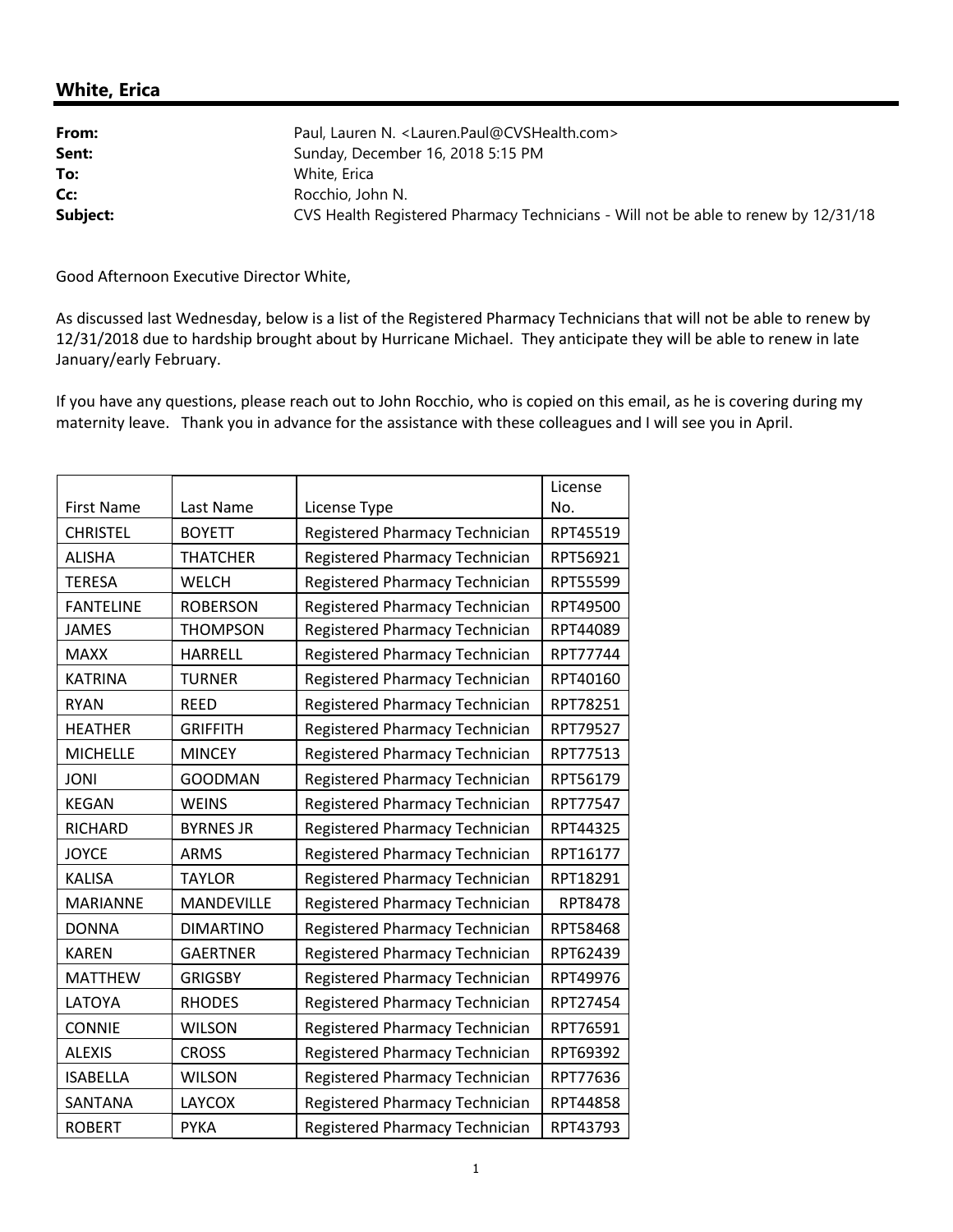| <b>KERENZA</b>  | <b>NORTON</b>   | Registered Pharmacy Technician | RPT59272 |
|-----------------|-----------------|--------------------------------|----------|
| <b>STEVIE</b>   | <b>BACA</b>     | Registered Pharmacy Technician | RPT73963 |
| <b>STACEY</b>   | <b>BRANTLEY</b> | Registered Pharmacy Technician | RPT16524 |
| <b>MICHELLE</b> | <b>GIBSON</b>   | Registered Pharmacy Technician | RPT77558 |
| <b>DFFP</b>     | <b>PATEL</b>    | Registered Pharmacy Technician | RPT70370 |
| <b>SEAN</b>     | <b>GREEN II</b> | Registered Pharmacy Technician | RPT71713 |
| <b>MARILYN</b>  | <b>OLIVERAS</b> | Registered Pharmacy Technician | RPT65648 |
| <b>KATHRYN</b>  | <b>DAVIS</b>    | Registered Pharmacy Technician | RPT70812 |
| <b>SHELBY</b>   | <b>SUTERA</b>   | Registered Pharmacy Technician | RPT77799 |

Warm Regards, Lauren

**Lauren (Berton) Paul, PharmD, MS** │Sr Director, Pharmacy Regulatory Affairs **c** 540-604-3661│**f** 401-733-0479 **CVS Health** │One CVS Drive, Mail Code 2325, Woonsocket, RI 02895

### Leave Scheduled 12/17/18 to 3/15/19

CONFIDENTIALITY NOTICE: This communication and any attachments may contain confidential and/or privileged information for the use of the designated recipients named above. If you are not the intended recipient, you are hereby notified that you have received this communication in error and that any review, disclosure, dissemination, distribution or copying of it or its contents is prohibited. If you have received this communication in error, please notify the sender immediately by email or telephone and destroy all copies of this communication and any attachments.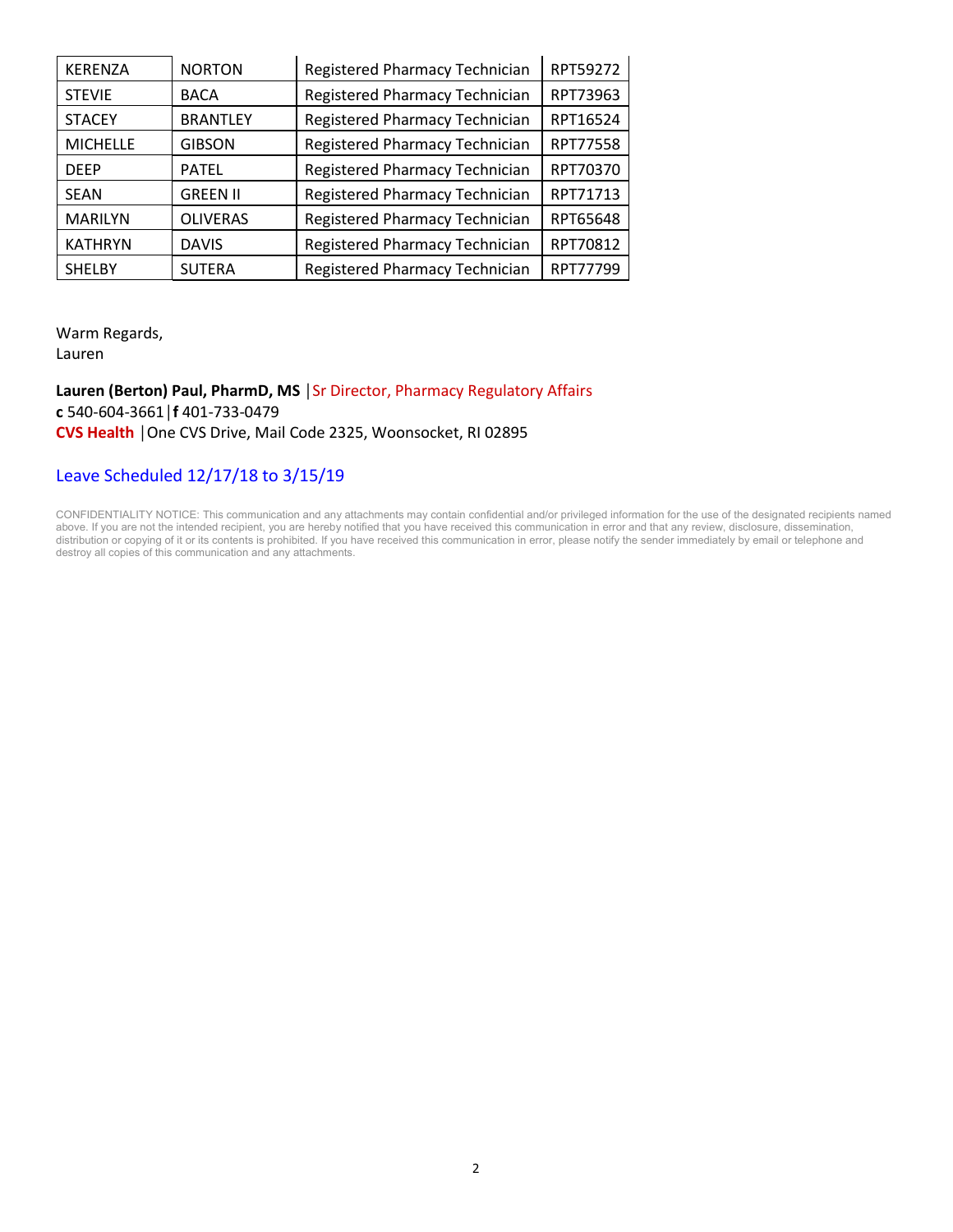| Select Year: $2018 \times  $ Go |  |  |
|---------------------------------|--|--|
|---------------------------------|--|--|

# The 2018 Florida Statutes

Title XXXII REGULATION OF PROFESSIONS AND OCCUPATIONS Chapter 465 PHARMACY View Entire Chapter

#### **465.008 Renewal of license.**—

(1) The department shall renew a license upon receipt of the renewal application, verification of compliance with s. 465.009, and receipt of a fee set by the board not to exceed \$250.

(2) The department shall adopt rules establishing a procedure for the biennial renewal of licenses.

(3) Any person licensed under this chapter for 50 years or more is exempt from the payment of the renewal or delinquent fee, and the department shall issue a lifetime license to such a person.

**History.**—ss. 1, 7, ch. 79-226; ss. 2, 3, ch. 81-318; ss. 6, 26, 27, ch. 86-256; s. 7, ch. 90-341; s. 59, ch. 91-137; s. 6, ch. 91- 156; s. 4, ch. 91-429; s. 178, ch. 94-119; s. 32, ch. 2001-277.

Copyright © 1995-2018 The Florida Legislature • Privacy Statement • Contact Us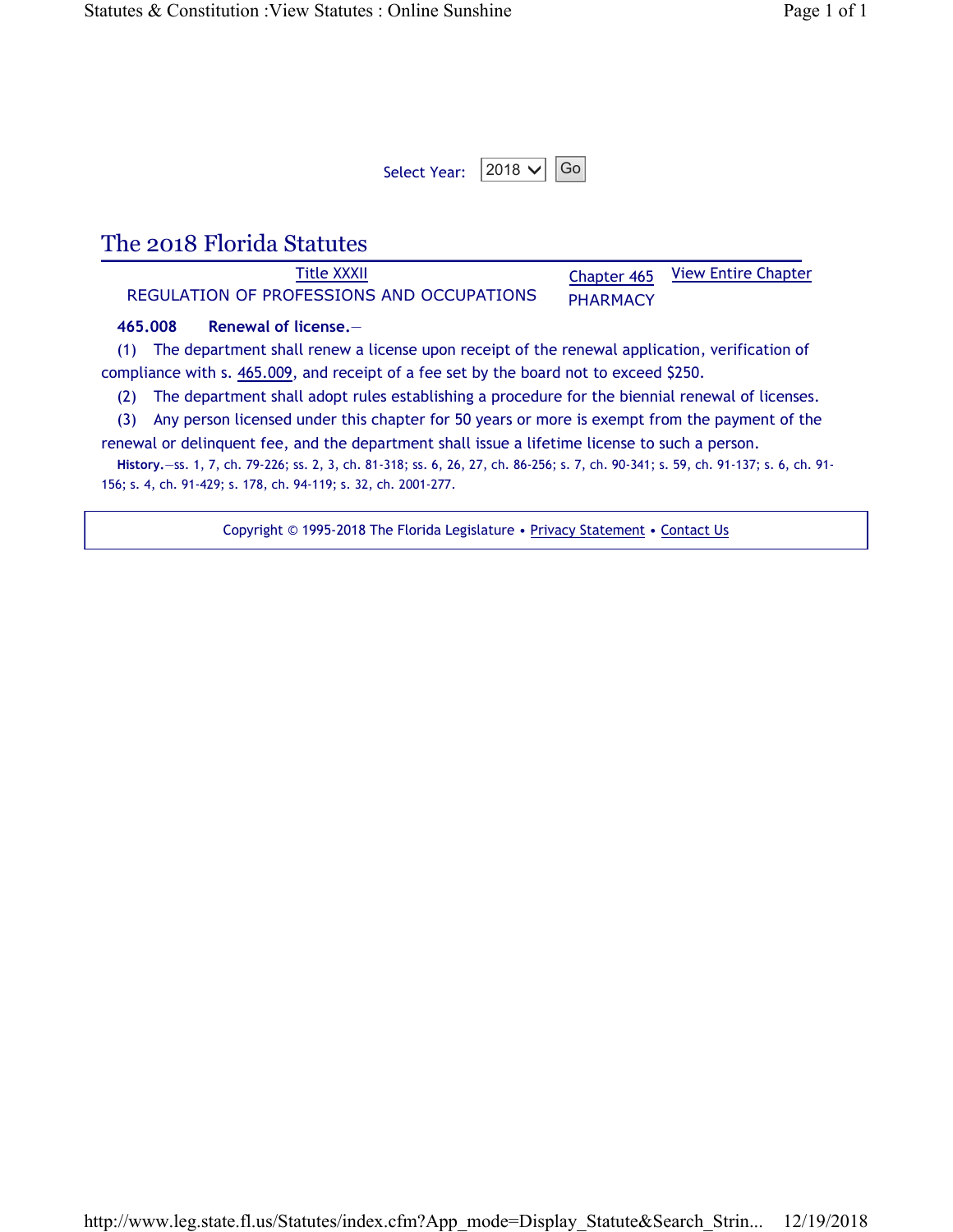#### **64B-9.001 Biennial Licensing.**

(1) Pursuant to section 456.004(1), F.S., the Department implemented a plan for staggered biennial renewal of licenses issued by the Division of Medical Quality Assurance. Each licensed person shall renew using Form DH-MQA 1229 (07/18), License Renewal Application (Active and Inactive Status), incorporated by reference and available at [https://www.flrules.org/Gateway/reference.asp?No=Ref-10090.](https://www.flrules.org/Gateway/reference.asp?No=Ref-10090) Licensed facilities shall renew by using Form DH-MQA 1231 (07/18), Business Establishment Renewal Application (Active Status), incorporated by reference and available at [https://www.flrules.org/Gateway/reference.asp?No=Ref-10091.](https://www.flrules.org/Gateway/reference.asp?No=Ref-10091) Pain management clinics claiming an exemption from registration shall apply for and renew the certificate using Form DH5031-MQA (07/18), Application for Exemption from Pain Management Clinic Registration, incorporated by reference and available at [https://www.flrules.org/Gateway/reference.asp?No=Ref-10092.](https://www.flrules.org/Gateway/reference.asp?No=Ref-10092)

(2) The staggered biennial renewal issuance plan does not apply to the renewal of licenses which have a statutory period of one year or less and which do not mature into permanent licenses which would be subject to regular annual renewal.

(3) Biennial period shall mean a period of time consisting of 2 years (24 months). The first biennial period for the purposes of each board shall commence and continue on the dates specified in the department plan as set forth for each respective profession.

(4) The schedule for biennial license renewal for each respective profession shall be as follows:

|                                                                              | <b>EVEN YEARS</b> | <b>ODD YEARS</b> |
|------------------------------------------------------------------------------|-------------------|------------------|
| Acupuncturists                                                               | February 28       |                  |
| <b>Athletic Trainers</b>                                                     | September 30      |                  |
| Anesthesiologist Assistants                                                  |                   | January 31       |
| <b>Certified Master Social Workers</b>                                       |                   | March 31         |
| Certified Nursing Assistants (Group I)                                       |                   | May 31           |
| Certified Nursing Assistants (Group II)                                      | May 31            |                  |
| Chiropractic Physicians & Assistants                                         | March 31          |                  |
| <b>Clinical Laboratory Personnel</b>                                         | August 31         |                  |
| <b>Clinical Social Workers</b>                                               |                   | March 31         |
| <b>Consultant Pharmacists</b>                                                | December 31       |                  |
| Dental Hygienists                                                            | February 28       |                  |
| <b>Dental Laboratories</b>                                                   | February 28       |                  |
| Dentists                                                                     | February 28       |                  |
| Dentists - Health Access                                                     | February 28       |                  |
| Dietitians/Nutritionists                                                     |                   | May 31           |
| <b>Dispensing Opticians</b>                                                  | December 31       |                  |
| Electrologists                                                               | May 31            |                  |
| <b>Electrolysis Facilities</b>                                               | May 31            |                  |
| <b>Hearing Aid Specialists</b>                                               |                   | February 28      |
| Marriage & Family Therapists                                                 |                   | March 31         |
| <b>Massage Therapists</b>                                                    |                   | August 31        |
| <b>Massage Establishments</b>                                                |                   | August 31        |
| Medical Doctors (Group I)                                                    | January 31        |                  |
| Medical Doctors (Group II)                                                   |                   | January 31       |
| Medical Doctors - Public Psychiatry/Health Certificate                       | January 31        |                  |
| Medical Doctors - Limited License                                            | January 31        |                  |
| Medical Doctors - Rear Admiral LeRoy Collins, Jr., Temporary Certificate for | January 31        |                  |
| Practice in Areas of Critical Need                                           |                   |                  |
| <b>Medical Physicists</b>                                                    |                   | January 31       |
| <b>Mental Health Counselors</b>                                              |                   | March 31         |
| Midwives                                                                     |                   | December 31      |
| <b>Nuclear Pharmacists</b>                                                   | February 28       |                  |